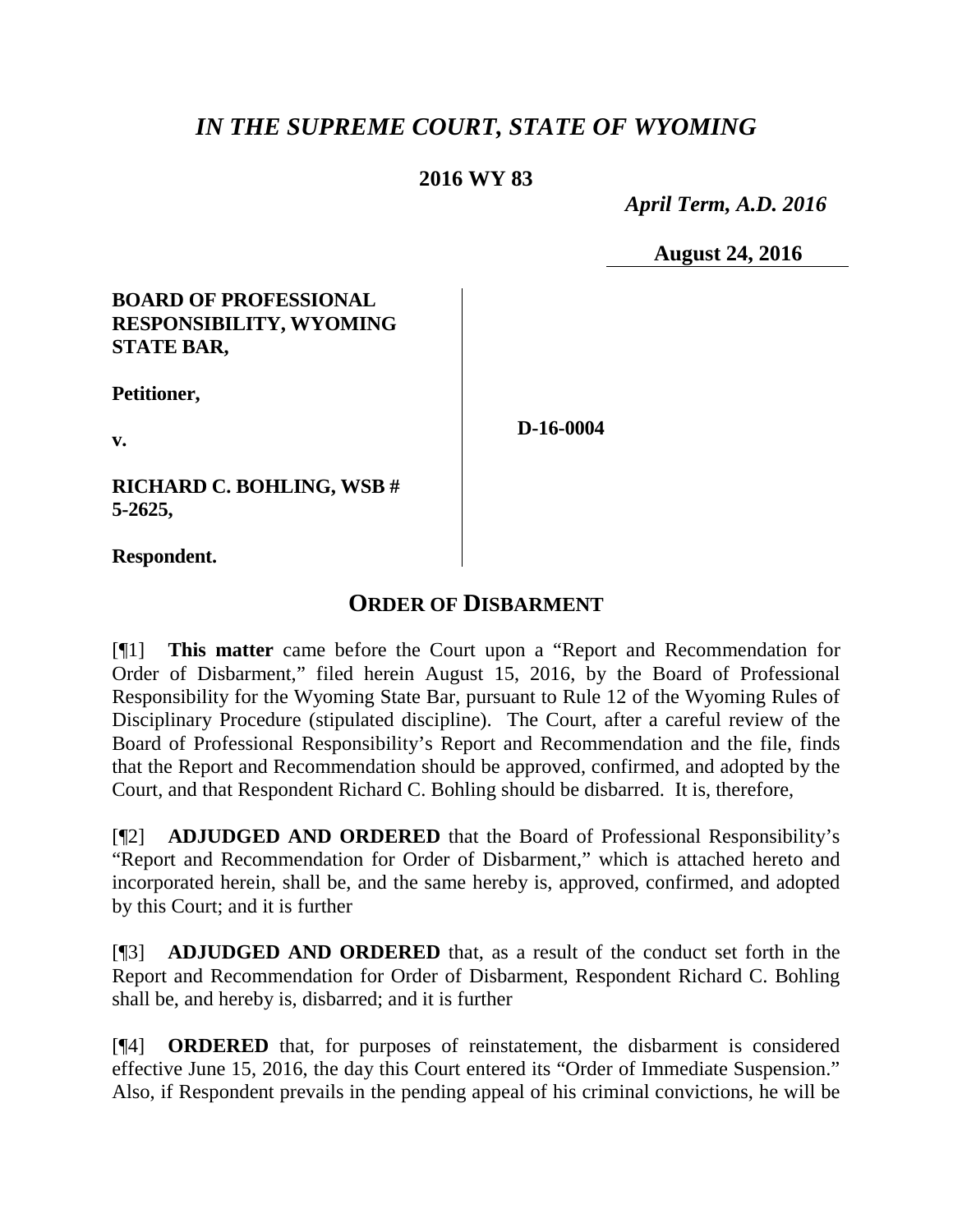eligible to petition for reinstatement to the Bar, notwithstanding Rule 22(b)(1) of the Wyoming Rules of Disciplinary Procedure; and it is further

[¶5] **ORDERED** that the Wyoming State Bar may issue a press release consistent with the one set out in the Report and Recommendation for Disbarment; and it is further

[¶6] **ORDERED** that Respondent shall comply with the requirements of the Wyoming Rules of Disciplinary Procedure, particularly the requirements found in Rule 21 of those rules. That rule governs the duties of disbarred and suspended attorneys; and it is further

[¶7] **ORDERED** that, pursuant to Rule 25 of the Wyoming Rules of Disciplinary Procedure, Mr. Bohling shall reimburse the Wyoming State Bar the amount of \$50.00, representing the costs incurred in handling this matter, as well as pay the administrative fee of \$750.00. Mr. Bohling shall pay the total amount of \$800.00 to the Wyoming State Bar on or before September 30, 2016; and it is further

[¶8] **ORDERED** that the Clerk of this Court shall docket this Order of Disbarment, along with the incorporated Report and Recommendation for Order of Disbarment, as a matter coming regularly before this Court as a public record; and it is further

[¶9] **ORDERED** that, pursuant to Rule 9(b) of the Wyoming Rules of Disciplinary Procedure, this Order of Disbarment, along with the incorporated Report and Recommendation for Order of Disbarment, shall be published in the Wyoming Reporter and the Pacific Reporter; and it is further

[¶10] **ORDERED** that the Clerk of this Court cause a copy of this Order of Disbarment to be served upon Respondent Richard C. Bohling.

[ $[$ [11] **DATED** this 24<sup>th</sup> day of August, 2016.

## **BY THE COURT:**

 $\sqrt{s}$ 

**E. JAMES BURKE Chief Justice**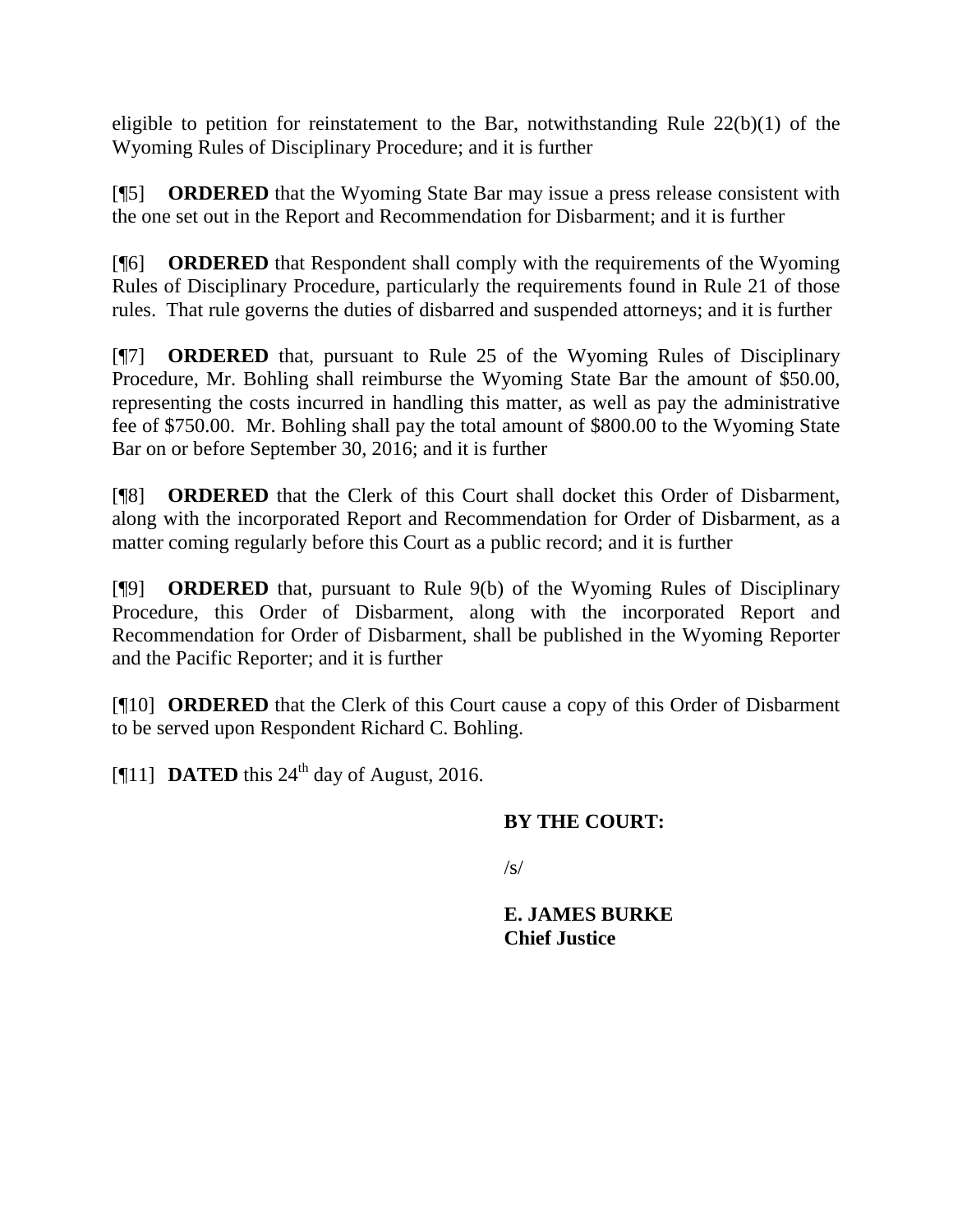#### **BEFORE THE SUPREME COURT** STATE OF WYOMING  $D-16-0004$ IN THE SUPREME COURT STATE OF WYOMING FILED In the matter of  $\overline{\phantom{a}}$  $\overline{\phantom{a}}$ **RICHARD C. BOHLING** AUG 1 5 2016  $\lambda$ **BPR No. 2016-010** WSB # 5-2625.  $\lambda$ Respondent. ÇAROL THOMPSON, CLERK by CHIEF DEPUTY

### REPORT AND RECOMMENDATION **FOR ORDER OF DISBARMENT**

THIS MATTER came before the Board of Professional Responsibility on the 9<sup>th</sup> day of August, 2016, for consideration of the Stipulation Motion for Disbarment submitted pursuant to Rules 9 and 12 of the Wyoming Rules of Disciplinary Procedure, and the Board having reviewed the Stipulation, the accompanying affidavit of factual basis and being fully advised in the premises, FINDS, CONCLUDES and RECOMMENDS as follows:

 $1.$ On March 21, 2016, a Sentence was entered in the matter of State of Wyoming, Plaintiff, v. Richard Carl Bohling, Defendant, Criminal Case No. 8230, Second Judicial District Court, Albany County, Wyoming (the "Sentence"), evidencing Respondent's conviction of four (4) counts of Obtaining Property by False Pretenses, a felony, for which Respondent was ordered to be incarcerated for a period of not less than two (2) years nor more than four (4) years and fined \$10,000.00; and one (1) count of Official Misconduct, a misdemeanor, for which Respondent was fined \$5,000.00. Respondent was further ordered to pay certain fees and to pay restitution to Albany County, Wyoming, in the amount of \$3,028.31. A certified copy of the Sentence is attached to the Formal Charge on file in this matter.

 $2.$ W.R.D.P. Rule 18, "Attorney Convicted of a Crime," provides in pertinent part: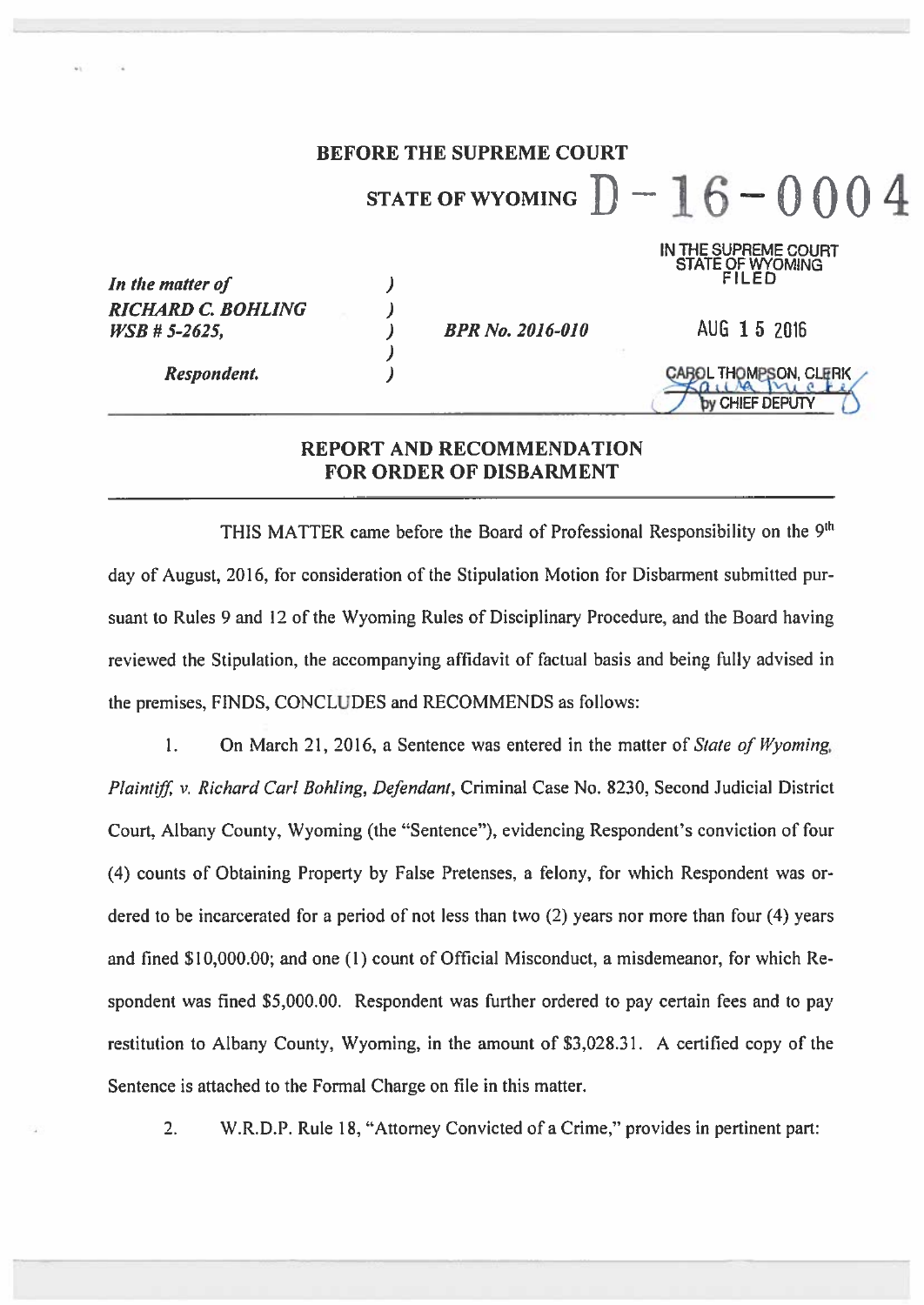- (d) Conviction of a Serious Crime-Immediate Suspension. Bar Counsel shall report to the Court the name of any attorney who has been convicted of a serious crime, as hereinafter defined. The report shall be in writing and accompanied by a copy of the judgment of conviction. The Court shall thereupon issue an order directing the convicted attorney to show cause why the attorney's license to practice law should not be immediately suspended pursuant to Rule 17. Upon full consideration of the matter, the Court may either impose immediate suspension for a definite or indefinite period or may discharge the order to show cause. The fact that a convicted attorney is seeking appellate review of the conviction shall not limit the power of the Court to impose immediate suspension.
- (e) Serious Crime Defined. The term serious crime as used in these rules shall include:
	- (1) Any felony; and
	- (2) Any lesser crime a necessary element of which, as determined by its statutory or common law definition, involves interference with the administration of justice, false swearing, misrepresentation, fraud, willful extortion, misappropriation, or theft: or an attempt or conspiracy to commit such crime; or solicitation of another to commit such crime.
	- Respondent's conviction of four counts of Obtaining Property by False Pretens- $3<sub>1</sub>$

es, a felony, meets Rule 18(e)(2)'s definition of a "serious crime."

 $\overline{4}$ . Pursuant to the Rule, on April 27, 2016, Bar Counsel filed a certified copy of the

Sentence with the Wyoming Supreme Court.

 $5<sub>1</sub>$ On June 15, 2016, the Court issued an Order of Immediate Suspension which provided, in relevant part, "effective immediately, the Respondent, Richard C. Bohling, shall be, and hereby is, suspended from the practice of law, pending resolution of the formal charge that has been, or will be, filed against him."

6. Respondent does not wish to contest the Formal Charge in this matter and desires to stipulate to disbarment for violation of Rule 8.4(b), Wyoming Rules of Professional Conduct; provided that in the event Respondent prevails in the appeal of his criminal conviction, he will be eligible to apply for reinstatement.

 $7<sub>1</sub>$ Respondent and Bar Counsel agree and stipulate that disbarment is an appropriate disciplinary sanction for Respondent's criminal conviction, and the Board so finds. In the event